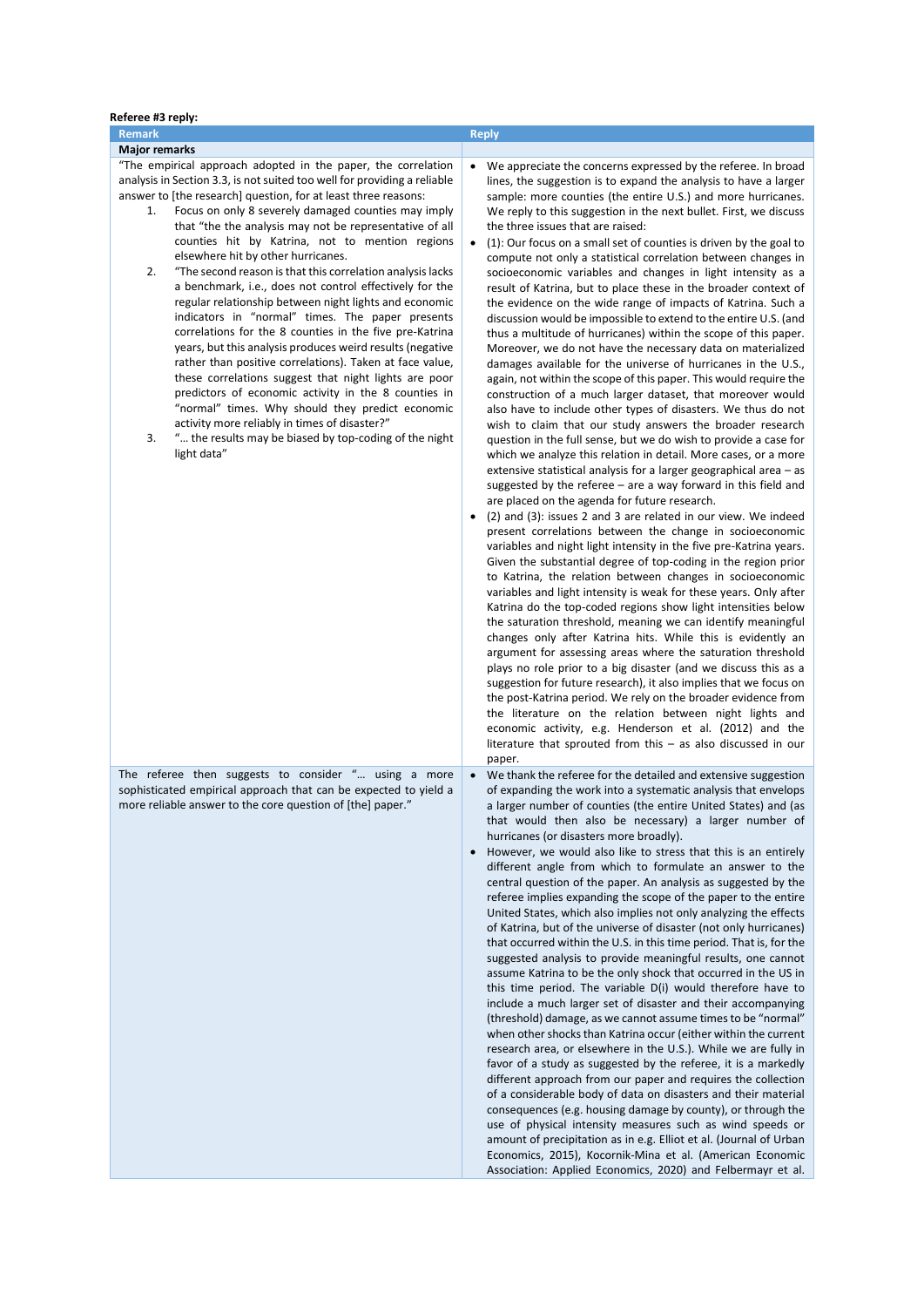|                                                                                                                                                                                                                                                                                                                                                                 | (World Development, 2022). We believe this is (far) beyond the<br>scope of our current paper.<br>In addition, we believe that our conscious decision to focus on<br>$\bullet$<br>a smaller area allows to gain a deeper understanding of the<br>meaning of changes in light emissions after a disaster by<br>combining statistical insights with additional research and data.<br>This quickly becomes harder as the number of shocks grows and<br>the research area expands.                                                                                                                                                                                                                                                                                                                                                                                                                                                                                                                                                                                                                                                                                                                                                                                                                                                                                                                                                                                                                                                                                                                                                                                      |
|-----------------------------------------------------------------------------------------------------------------------------------------------------------------------------------------------------------------------------------------------------------------------------------------------------------------------------------------------------------------|--------------------------------------------------------------------------------------------------------------------------------------------------------------------------------------------------------------------------------------------------------------------------------------------------------------------------------------------------------------------------------------------------------------------------------------------------------------------------------------------------------------------------------------------------------------------------------------------------------------------------------------------------------------------------------------------------------------------------------------------------------------------------------------------------------------------------------------------------------------------------------------------------------------------------------------------------------------------------------------------------------------------------------------------------------------------------------------------------------------------------------------------------------------------------------------------------------------------------------------------------------------------------------------------------------------------------------------------------------------------------------------------------------------------------------------------------------------------------------------------------------------------------------------------------------------------------------------------------------------------------------------------------------------------|
| "I find the lengthy verbal descriptions of the association between<br>changes of night light intensities and economic indicators in<br>Sections 3.1 and 3.2 rather uninformative and confusing. I suggest<br>skipping them. In addition to this, Section 4 may be dropped after<br>moving the few points not made elsewhere in the paper to other<br>sections." | As similarly noted by referee #1, sections 3.1 and 3.2 contain a<br>$\bullet$<br>discussion that may be too detailed. In line with referee #1 this<br>section could be rewritten to contain less focus on county-by-<br>county and year-by-year changes, and rather describe the<br>broader patterns that we observe in the data. We do think that<br>it is valuable to point out that disaster impacts to local<br>economic activity are not a one-size-fits all pattern, regardless<br>of the extent to which night lights reflect these impacts.<br>As also noted by referee #1, we agree with the suggestion to<br>condense section 4 (discussion) and section 5 (conclusion) into<br>one section.                                                                                                                                                                                                                                                                                                                                                                                                                                                                                                                                                                                                                                                                                                                                                                                                                                                                                                                                                             |
| <b>Minor remarks</b>                                                                                                                                                                                                                                                                                                                                            |                                                                                                                                                                                                                                                                                                                                                                                                                                                                                                                                                                                                                                                                                                                                                                                                                                                                                                                                                                                                                                                                                                                                                                                                                                                                                                                                                                                                                                                                                                                                                                                                                                                                    |
| "I suggest concentrating [the] discussion of the three<br>methodological issues of the night light data (intertemporal<br>differences, top coding, overglow) in a single subsection. The<br>discussion of overglow on p.9 (FN 10) is misplaced in my view."                                                                                                     | We appreciate the suggestion to group the discussion on<br>methodological issues into a single subsection. However, we<br>also feel that this discussion is already condensed in section 2.2,<br>where we discuss the two main issues and refer to further<br>details in the appendix. We deliberately placed the discussion<br>on overglow in a footnote $-$ still within this section $-$ as it is of<br>limited importance to our analysis. The point could be made in<br>one sentence in the main text, but this would also imply losing<br>context as to why this issue is of no concern in our study, but<br>why it may play a role in others.                                                                                                                                                                                                                                                                                                                                                                                                                                                                                                                                                                                                                                                                                                                                                                                                                                                                                                                                                                                                               |
| "I strongly suggest using average night light intensities (by square<br>kilometer) rather than sums of night light intensities across pixels<br>throughout the paper. The sums do not control for differences in<br>geographic sizes of the counties. This is particularly relevant for<br>Figure 3."                                                           | • All analyses that we present in the paper are based on indexed<br>values of light intensity and socioeconomic variables. That is, we<br>focus on changes in variables relative to the base year (2004 =<br>100) for each county. As such, using the sum of total light, or<br>average light per square kilometer results in computationally<br>identical changes. This therefore does not make a difference for<br>our results.<br>• This is true also for Figure 3, in which we plot the change in light<br>intensity between 2004 and 2005 by county, using the same<br>indexation. We note, however, that the legend header "Sum of<br>NTL (2004 = 100)" in combination with the description in the<br>figure note may have caused some confusion. We will clarify<br>that we plot indexed light intensity, and thus changes in light,<br>rather than total sums of light to avoid any ambiguity.<br>We propose to do the same for Figure 4, by adjusting the y-axis<br>title to clarify that here too we plot <i>indexed</i> light intensity.<br>The only part of the analysis that does not make use of indexed<br>$\bullet$<br>values of light intensity is the intercalibration of the night light<br>images to facilitate cross-time comparison. Here, we follow the<br>methodology by Elvidge et al. (2014) and Zhang et al. (2016) and<br>adjust pixel values with the calibration parameters provided by<br>the two respective studies. Pixel values are then aggregated to<br>the total sum of light by county. In all analyses that follow, for<br>the sake of completeness, we index light intensity values to 2004<br>for each individual county. |
| "I also suggest using a single measure of changes of night [light]<br>intensities over time, percentage changes, consistently throughout<br>the paper. Currently, the paper discusses absolute changes in some<br>Figures (3, 7) and percentage changes (or indexes) in others."                                                                                | In relation to the previous point, we believe this remark may<br>have arisen from the legend title in Figure 3. We apologize if this<br>is indeed the cause of this confusion; as indicated in the previous<br>reply, we will adjust the legend title to clarify that we plot<br>change in light intensity (indexed values) in Figure 3.<br>• In Figures 6 and 7, however, we do plot absolute changes. We<br>do this very deliberately: first, these figures plot light intensity<br>by pixel, which ranges from DN0 to DN63. An absolute decrease<br>of 1 unit on the DN-scale represents a very large relative<br>decrease at low levels of initial light intensity, whereas it is small<br>in pixels with very high light intensity. Because of the large range<br>of pixel values in the study area, the resulting map highlights<br>changes in dimly lit areas more so than it does it brightly lit<br>areas, while it is the brightly lit areas that experience much of<br>the damage (and much of the absolute decrease in light                                                                                                                                                                                                                                                                                                                                                                                                                                                                                                                                                                                                                           |